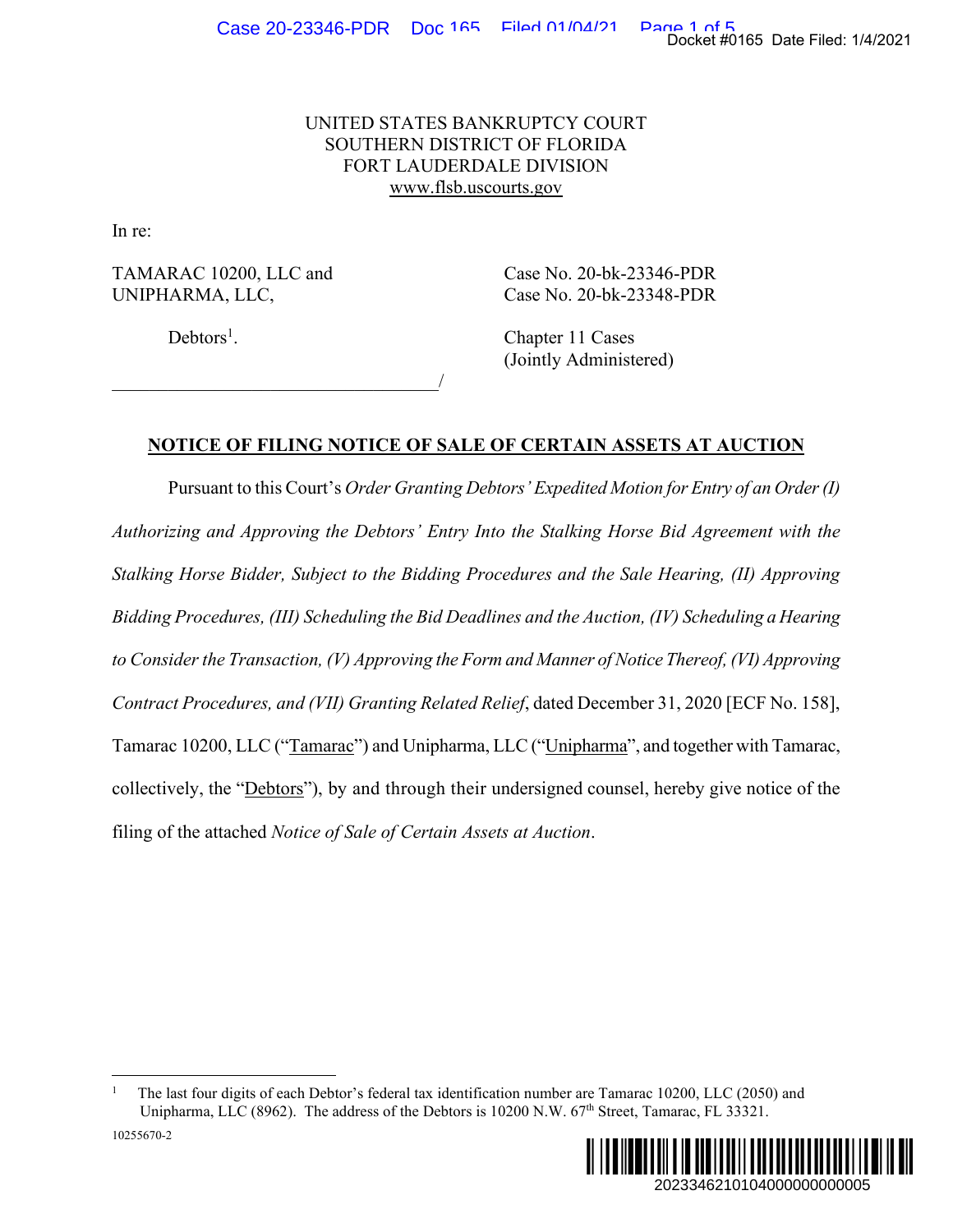Dated: January 4, 2021 BERGER SINGERMAN LLP

 *Counsel for Debtors in Possession*  1450 Brickell Avenue, Suite 1900 Miami, FL 33131 Telephone: (305) 755-9500 Facsimile: (305) 714-4340

By: *<u>/s/ <i>Christopher Andrew Jarvinen*</u> Paul Steven Singerman Florida Bar No. 0378860 singerman@bergersingerman.com Christopher Andrew Jarvinen Florida Bar No. 21745 cjarvinen@bergersingerman.com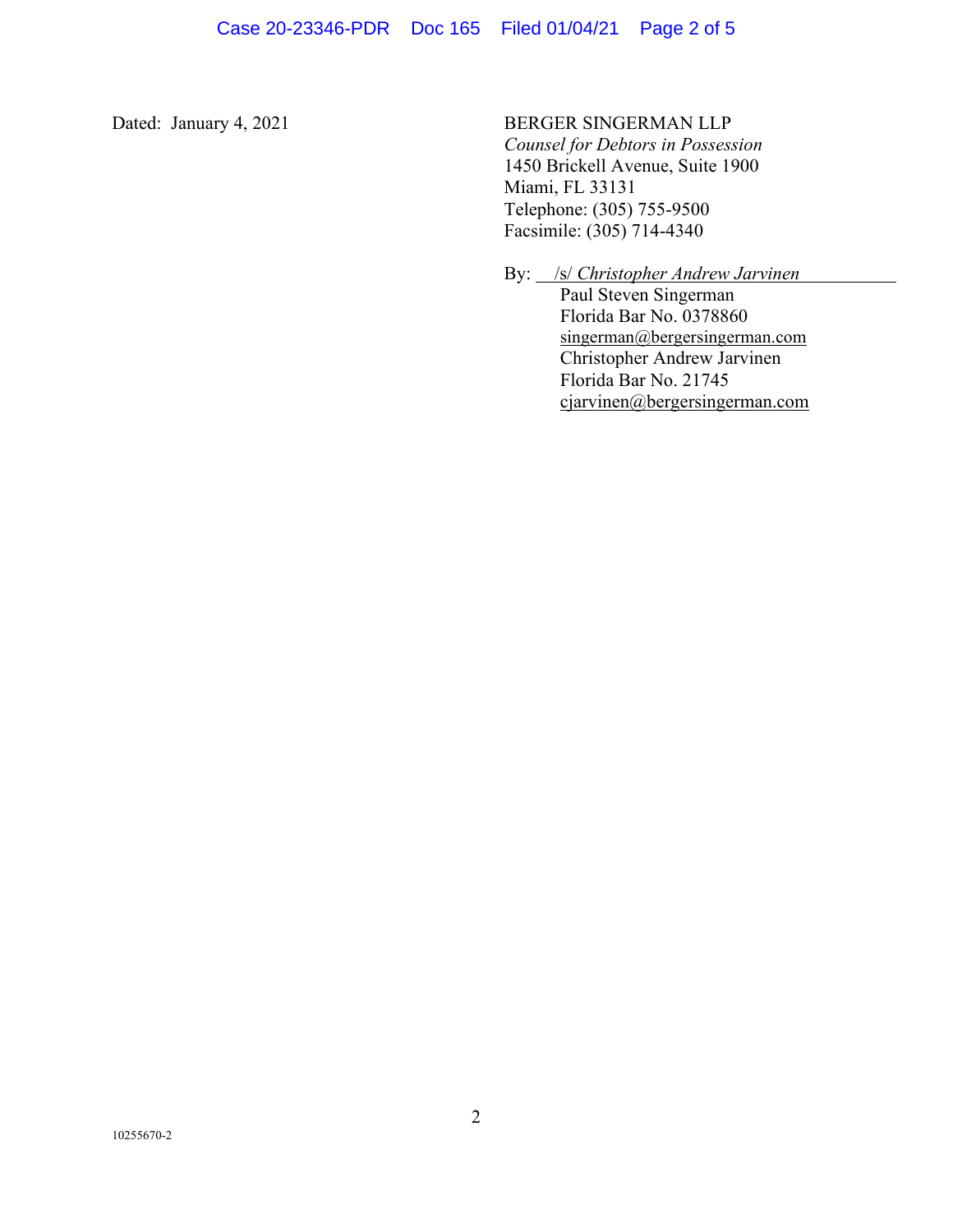UNITED STATES BANKRUPTCY COURT SOUTHERN DISTRICT OF FLORIDA FORT LAUDERDALE DIVISION www.flsb.uscourts.gov

In re:

TAMARAC 10200, LLC and Case No. 20-bk-23346-PDR UNIPHARMA, LLC, Case No. 20-bk-23348-PDR

Debtors.<sup>1</sup>

 Chapter 11 Cases (Jointly Administered)

## **NOTICE OF SALE OF CERTAIN ASSETS AT AUCTION**

PLEASE TAKE NOTICE THAT:

 $\overline{\phantom{a}}$ 

1. Pursuant to the *Order Granting Debtors' Expedited Motion for Entry of an Order (I) Authorizing and Approving the Debtors' Entry into the Stalking Horse Bid Agreement with the Stalking Horse Bidder, Subject to the Bidding Procedures and the Sale Hearing, (II) Approving Bidding Procedures, (III) Scheduling the Bid Deadlines and the Auction, (IV) Scheduling a Hearing to Consider the Transaction, (V) Approving the Form and Manner of Notice Thereof, (VI) Approving Contract Procedures, and (VII) Granting Related Relief* [ECF No. 158] (the "Bidding Procedures Order")<sup>2</sup> entered by the United States Bankruptcy Court for the Southern District of Florida (the "Court") on December 31, 2020, Tamarac 10200, LLC ("Tamarac") and Unipharma, LLC ("Unipharma" and together with Tamarac, collectively, the "Debtors"), have entered into an *Asset Purchase Agreement* (the "Stalking Horse Bid Agreement") with NHTV (AIV) ULM BIDCO LLC (together with its permitted successors, assigns and designees, the "Stalking Horse Bidder") for the sale of substantially all of the Debtors' assets subject to a competitive bidding process as set forth in the Bidding Procedures Order.

2. Copies of (i) the Motion, (ii) the Stalking Horse Bid Agreement, (iii) the proposed Sale Order, (iv) the Bidding Procedures, and (v) the Bidding Procedures Order can be obtained by contacting the Debtors at either (i) *the Chief Restructuring Officer for the Debtors*, c/o Chief Restructuring Officer, SOLIC Capital Advisors, LLC, 425 W. New England Avenue, Suite 300, Winter Park, FL 32789 (Attn: Neil F. Nuria, nluria@soliccapital.com), or (ii) *the bankruptcy counsel for the Debtors*, Berger Singerman LLP, 1450 Brickell Avenue, Suite 1900, Miami, Florida 33131 (Attn: Paul Steven Singerman, Esq. (singerman@bergersingerman.com) and Christopher Andrew Jarvinen, Esq. (cjarvinen@bergersingerman.com).

<sup>1</sup> The last four digits of each Debtor's federal tax identification number are Tamarac 10200, LLC (2050) and Unipharma, LLC (8962). The address of the Debtors is 10200 N.W. 67<sup>th</sup> Street, Tamarac, FL 33321.

<sup>2</sup> All capitalized terms used but not otherwise defined herein shall have the meaning ascribed to them, as applicable, in the Bidding Procedures Order, the Motion (as defined in the Bidding Procedures Order) or the Stalking Horse Bid Agreement (as defined in the Bidding Procedures Order).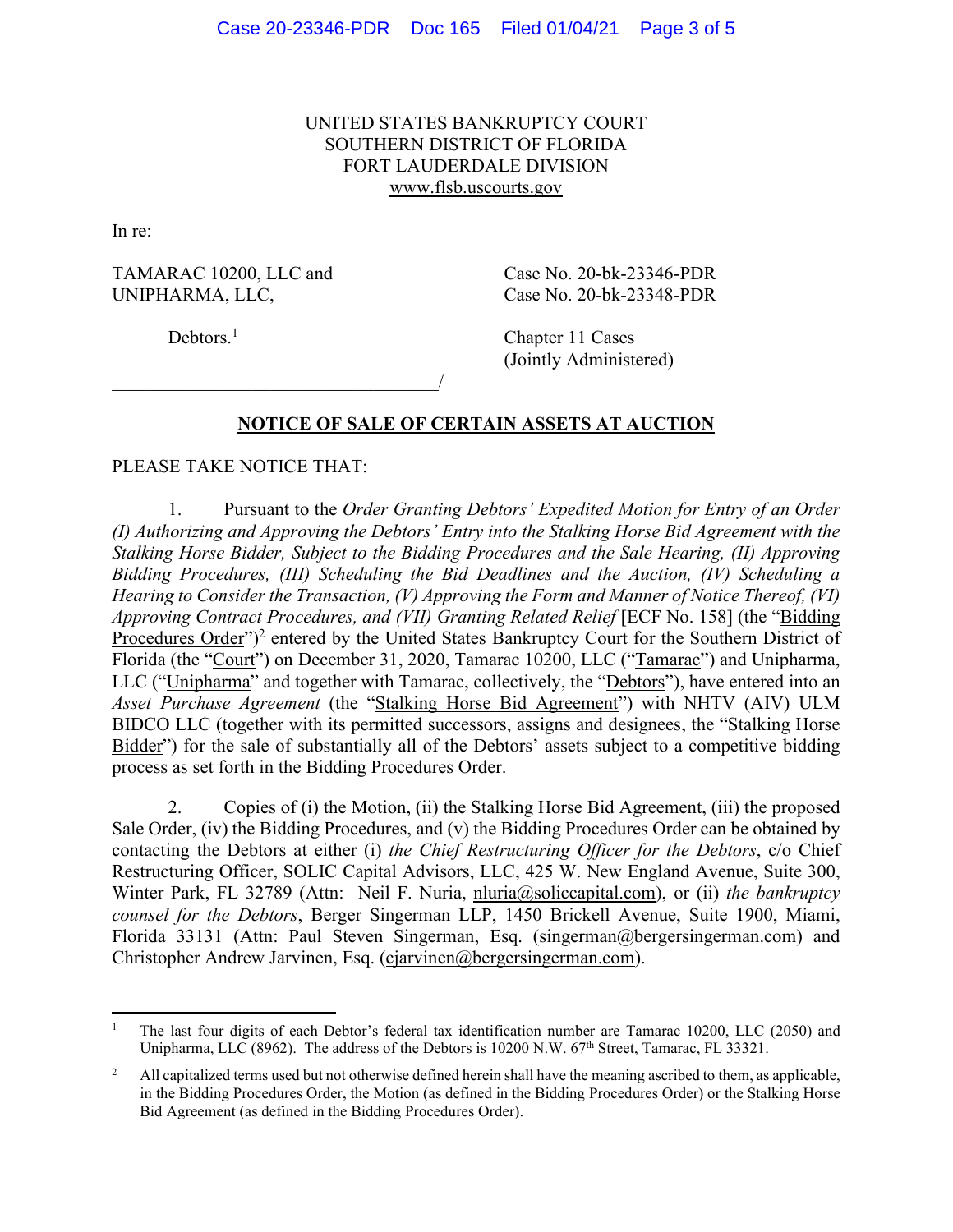3. All interested parties are invited to make an offer to purchase the Purchased Assets in accordance with the terms and conditions approved by the Court (the "Bidding Procedures") by **5:00 p.m. (prevailing Eastern Time) on January 18, 2021**. Pursuant to the Bidding Procedures, the Debtors may conduct an Auction for the Purchased Assets (the "Auction") beginning at **10:00 a.m. (prevailing Eastern Time) on January 20, 2021** at the offices of Berger Singerman LLP, 1450 Brickell Avenue, Suite 1900, Miami, Florida 33131 (or by other electronic means (e.g., Zoom)), or such later time or other place as the Debtors notify all Competing Qualified Bidders who have submitted Competing Qualified Bids, and for the avoidance of any doubt, the Auction is subject to the right of the Debtors, in the reasonable exercise of their business judgment, to adjourn the Auction to a later date. Interested bidders are encouraged to read the Bidding Procedures carefully and, for further information, are invited to contact the bankruptcy counsel for the Debtors at Berger Singerman LLP, 1450 Brickell Avenue, Suite 1900, Miami, Florida 33131 (Attn: Paul Steven Singerman, Esq. (singerman@bergersingerman.com) and Christopher Andrew Jarvinen, Esq. (cjarvinen@bergersingerman.com)), or the Chief Restructuring Officer retained by the Debtors, SOLIC Capital Advisors, LLC, 425 W. New England Avenue, Suite 300, Winter Park, FL 32789 (Attn: Neil F. Nuria, nluria@soliccapital.com).

4. Participation at the Auction is subject to the Bidding Procedures and the Bidding Procedures Order.

5. If no Auction is held, the Debtors will file a notice **no later than 3:00 p.m. (prevailing Eastern Time) on January 19, 2021** with the Court in each of the Debtors' bankruptcy cases stating that there will be no Auction (the notice will be posted at the Court's website https://ecf.flsb.uscourts.gov/ which requires a court-issued login and passcode to access the notice). The Debtors will seek approval of the Sale of the Purchased Assets to the Stalking Horse Bidder at a video hearing before the Court and before the Honorable Peter D. Russin, United States Bankruptcy Judge, at **12:00 p.m. (Noon) (prevailing Eastern Time) on January 21, 2021** and such hearing may be continued without further notice to **10:00 a.m. (prevailing Eastern Time) on January 22, 2021** (the "Sale Hearing"). The Sale Hearing may be adjourned without notice other than adjournment in open court or as identified on the agenda, and for the avoidance of any doubt, the Sale Hearing is subject to the right of the Debtors, in the reasonable exercise of their business judgment, to adjourn the Sale Hearing to a later date, subject to the availability of the Court. Any party opposing the relief sought at the Sale Hearing must appear at the Sale Hearing or any objections or defenses may be deemed waived.

6. **Objections, if any, to the proposed Sale and/or the sale of the Purchased Assets to the Successful Bidder and the transaction contemplated by the Stalking Horse Bid Agreement must be: (a) be in writing; (b) state the basis of such objection with specificity; (c) comply with the Bankruptcy Rules and the Local Rules; (d) be filed with the Court on or before 4:00 p.m. (prevailing Eastern Time) on January 14, 2021 (the "Sale Objection Deadline"); and (e) be served, so as to be received the same day as the objection is filed, upon**: (1) *the Debtors*, c/o (i) the Chief Restructuring Officer, SOLIC Capital Advisors, LLC, 425 W. New England Avenue, Suite 300, Winter Park, FL 32789 (Attn: Neil F. Nuria, nluria@soliccapital.com) and (ii) *bankruptcy counsel for the Debtors*, Berger Singerman LLP, 1450 Brickell Avenue, Suite 1900, Miami, FL 33131 (Attn: Paul Steven Singerman, Esq. (singerman@bergersingerman.com) and Christopher Andrew Jarvinen, Esq. (cjarvinen@bergersingerman.com)); (2) *counsel for the Lender, the DIP Lender, and the Stalking*